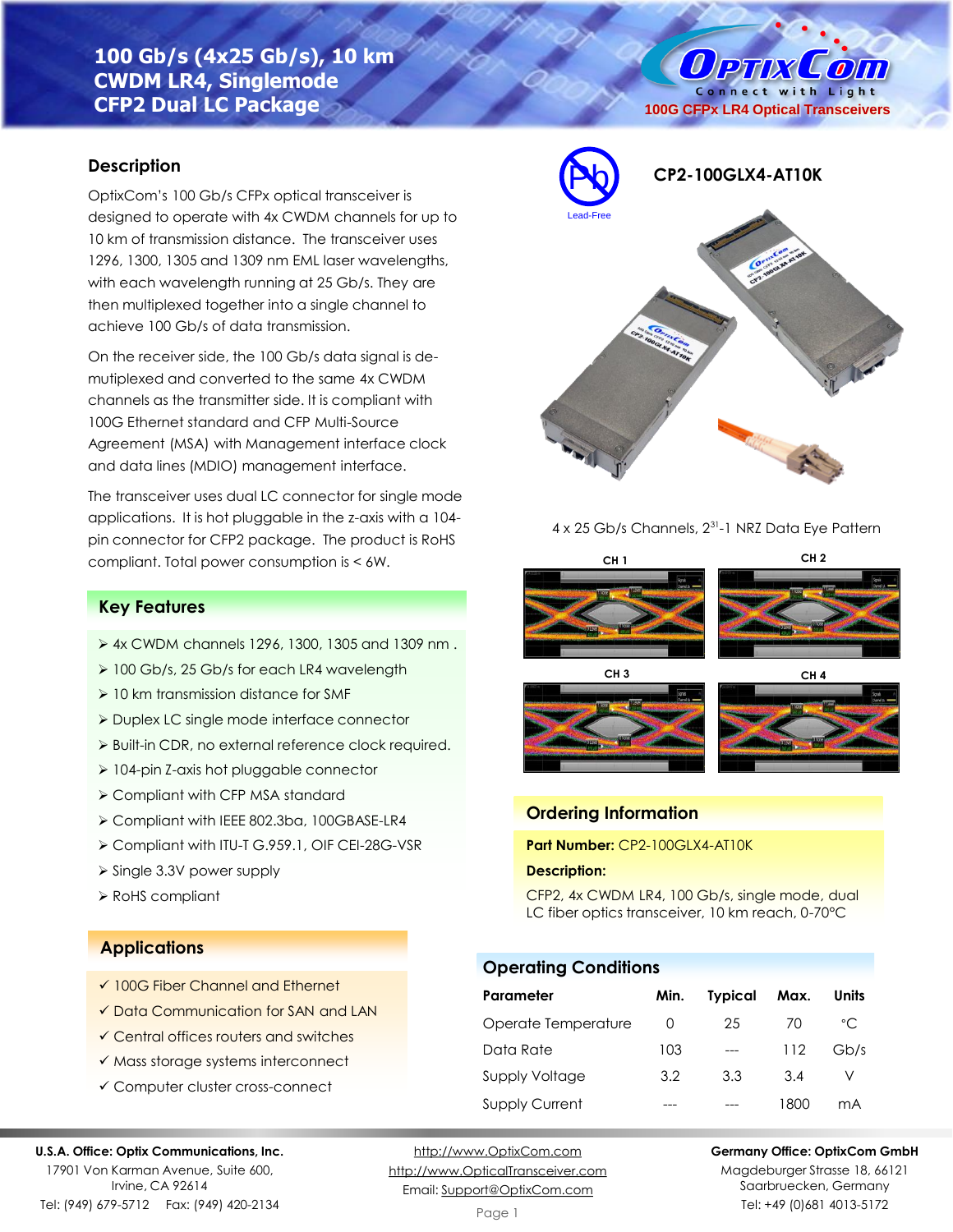

 $\mathbf{u}$  and

## **Absolute Maximum Ratings**

| Parameter                | Symbol   | Min.          | Max.           | <b>Units</b> |
|--------------------------|----------|---------------|----------------|--------------|
| Storage Temperature      | Tst      | $-40$         | 85             | $^{\circ}$ C |
| <b>Supply Voltage</b>    | Vcc      | $-0.3$        | 3.6            |              |
| Input Voltage            | $V_{IN}$ | $V_{CC}$ -0.3 | $V_{CC} + 0.3$ |              |
| <b>Relative Humidity</b> | R.H.     |               | 95             | $\%$         |

## **Transmitter Electro-Optical Characteristics**

| Parameter                                  | Symbol            | Min.    | <b>Typical</b> | Max.    | <b>Units</b> |
|--------------------------------------------|-------------------|---------|----------------|---------|--------------|
| Differential Input Voltage <sup>1</sup>    | AVi               | 0.3     |                | 1.2     | $\vee$       |
| Differential Input Impedance <sup>2</sup>  | Z                 | $---$   | 100            | $---$   | ohm          |
| Optical Output Power per Lane <sup>3</sup> | $P_{\rm O}$       | $-4.3$  | $---$          | 4.5     | dBm          |
| <b>Total Optical Output Power</b>          | P <sub>T</sub>    | ---     |                | 10.5    | dBm          |
| Transmitter & Dispersion Penalty           | <b>TDP</b>        | ---     | ---            | 2.2     | dB           |
| OMA Each Lane                              | <b>OMA</b>        | $-1.3$  | ---            | 4.5     | dBm          |
| OMA Difference bet. Lanes                  | OMA <sub>D</sub>  | $---$   | $---$          | 5       | dBm          |
| Optical Wavelength 1                       | $\lambda$         | 1294.53 | 1295.56        | 1296.59 | nm           |
| Optical Wavelength 2                       | $\lambda \circ$   | 1299.02 | 1300.05        | 1301.09 | nm           |
| Optical Wavelength 3                       | $\lambda$         | 1303.54 | 1304.58        | 1305.63 | nm           |
| Optical Wavelength 4                       | $\lambda \circ$   | 1308.09 | 1309.14        | 1310.19 | nm           |
| Side Mode Suppression Ratio                | <b>SMSR</b>       | 30      | ---            | $---$   | dB           |
| Relative Intensity Noise                   | <b>RIN</b>        | $---$   |                | $-130$  | dB/Hz        |
| <b>Transmitter Reflectance</b>             | $T_{\rm ref}$     | ---     | ---            | $-12$   | dB           |
| <b>Extinction Ratio</b>                    | ET                | 4       | 9              | $---$   | dB           |
| Rise/Fall Time (20% - 80%)                 | Tr/Tf             | 10      | ---            | $---$   | ps           |
| <b>TX Disable Asserted</b>                 | POFF              | ---     |                | $-30$   | dBm          |
| <b>TX Enabled Assert Time</b>              | Trass             | ---     | ---            | 20      | ms           |
| <b>TX Disabled Deassert Time</b>           | T <sub>TDis</sub> | ---     |                | 100     | μS           |
| <b>Reset Initial Assert Time</b>           | Trsass            | ---     |                | 2.5     | S            |

Notes:

- 1. Module is designed for AC coupling. DC voltage will be filtered by internal capacitors.
- 2. Single ended will be 50 ohm for each signal line.
- 3. Output of coupling optical power into 50/125 µm MMF.
- 4. Refer to OptixCom "CFP Design Reference Guide" for more design details.

# **U.S.A. Office: Optix Communications, Inc.**

17901 Von Karman Avenue, Suite 600, Irvine, CA 92614 Tel: (949) 679-5712 Fax: (949) 420-2134

[http://www.OptixCom.com](http://www.optixcom.com/) [http://www.OpticalTransceiver.com](http://www.optoictech.com/) Email: [Support@OptixCom.com](mailto:Support@optoICtech.com)

#### **Germany Office: OptixCom GmbH**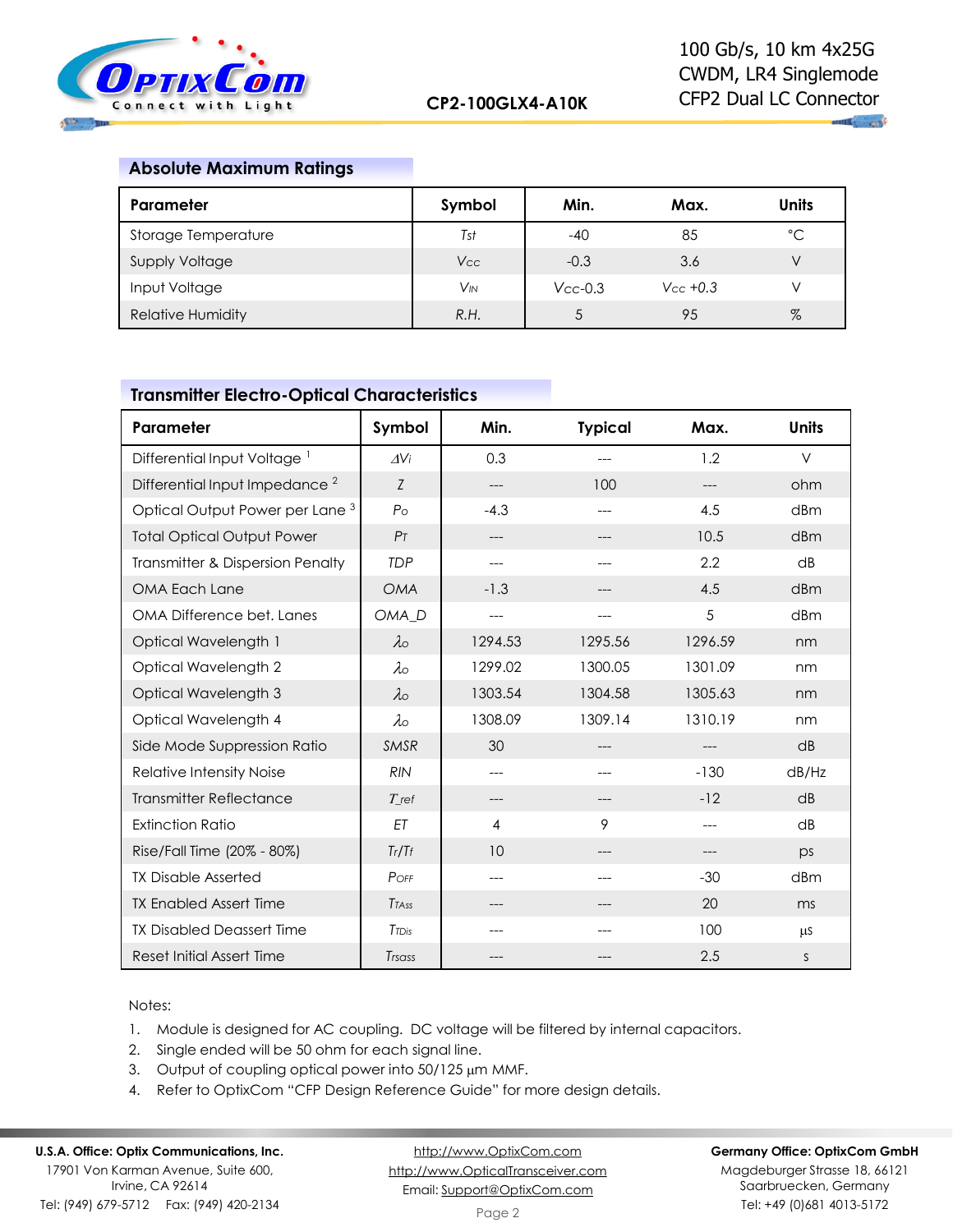

| <b>Control Signals Characteristics</b> |                        |                |                |            |                |
|----------------------------------------|------------------------|----------------|----------------|------------|----------------|
| Parameter                              | Symbol                 | Min.           | <b>Typical</b> | Max.       | <b>Units</b>   |
| 3.3V LVCMOS                            |                        |                |                |            |                |
| Input Voltage - Logic High             | <b>V<sub>DH</sub></b>  | 2.0            |                | <b>Vcc</b> | $\vee$         |
| Input Voltage - Logic Low              | <b>V</b> <sub>DI</sub> | $\Omega$       | ---            | 0.4        | $\vee$         |
| Output Voltage - Logic High            | <b>VOH</b>             | 2.0            |                | <b>Vcc</b> | $\vee$         |
| Output Voltage - Logic Low             | <b>V</b> or            | $\Omega$       | ---            | 0.2        | $\vee$         |
| <b>1.2V LVCMOS</b>                     |                        |                |                |            |                |
| Input Voltage - Logic High             | V <sub>DH</sub>        | 0.9            |                | 1.5        | V              |
| Input Voltage - Logic Low              | V <sub>DI</sub>        | $\Omega$       | ---            | 0.4        | $\vee$         |
| Output Voltage - Logic High            | <b>VOH</b>             | 0.9            | ---            | 1.5        | $\vee$         |
| Output Voltage - Logic Low             | <b>V</b> ol            | $\Omega$       |                | 0.2        | $\vee$         |
| Output High Current                    | Iон                    | ---            |                | $-4$       | m <sub>A</sub> |
| Output Low Current                     | $I_{OL}$               | $\overline{4}$ | ---            | ---        | m <sub>A</sub> |
| <b>MDC Clock Rate</b>                  | fmdc                   | 0.1            |                | 4          | MHz            |
| Common Mode Noise (rmv)                | <b>VCMN</b>            | ---            |                | 17.5       | mV             |
| Common Mode Voltage                    | <b>VCM</b>             | $-0.3$         | ---            | 2.8        | $\vee$         |

Note:

1. Refer to OptixCom website for more technical details with "CFP Design Reference Guide" or "CFP MSA CFP2 Hardware Specification".

Tel: (949) 679-5712 Fax: (949) 420-2134

[http://www.OptixCom.com](http://www.optixcom.com/) [http://www.OpticalTransceiver.com](http://www.optoictech.com/) Email: [Support@OptixCom.com](mailto:Support@optoICtech.com)

#### **Germany Office: OptixCom GmbH**